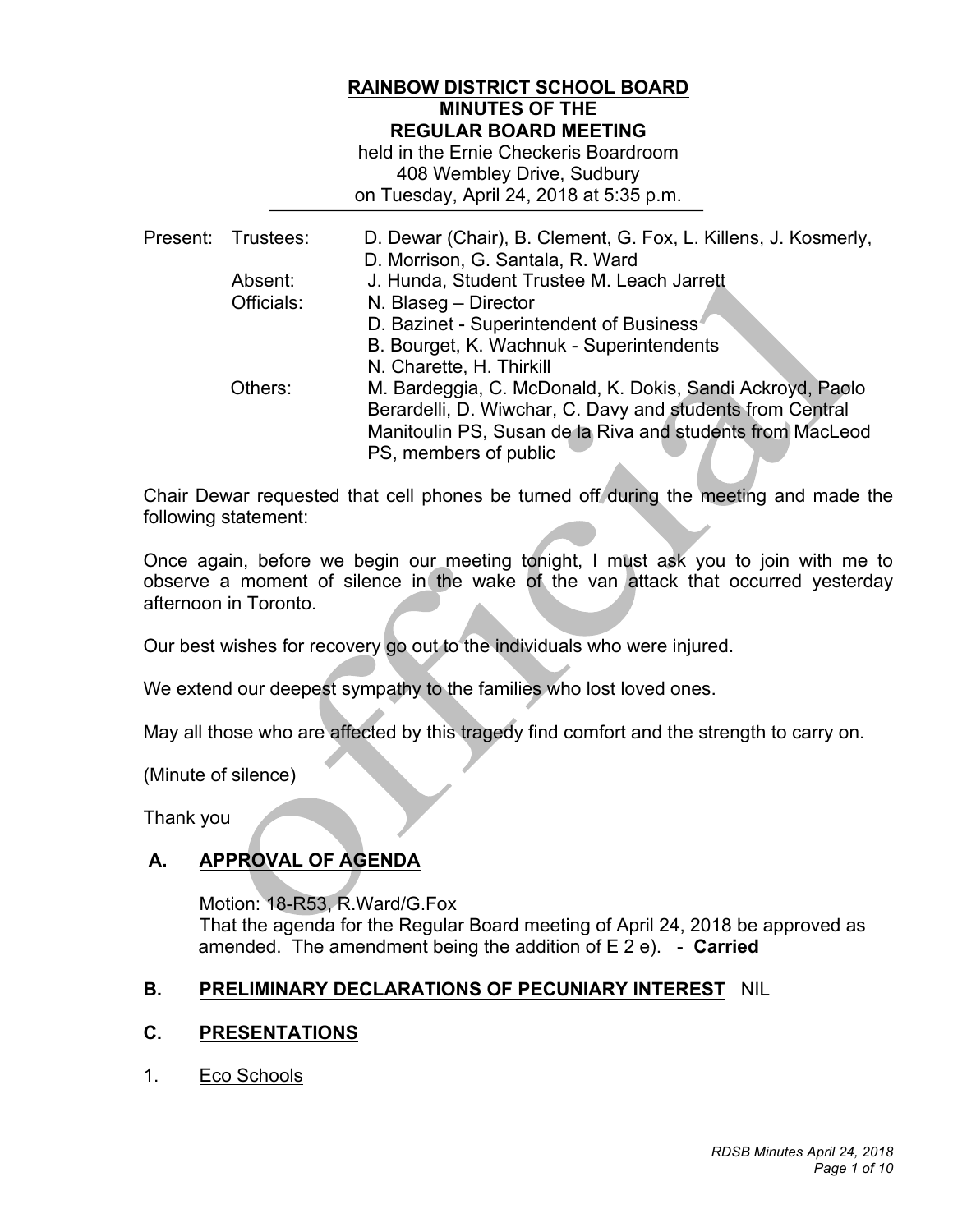who started this initiative in 2010-2011. Teacher Cori Davy and four students presented to trustees about Eco Club activities at Central Manitoulin PS. Superintendent Noble introduced David Wiwchar, Principal of Central Manitoulin PS,

 Teacher Susan de la Riva and students from MacLeod PS presented to trustees about Eco Club activities at their school.

 Trustees heard about tree planting, gardening, learning opportunities, sweater day, monthly challenges, electronic waste, earth day, litterless lunches, annual waste audit, recycling, picking up trash, monthly waste and energy audits, raising animals, GOOS bins, lights out campaign, hydroponic gardens, community building projects, boomerang lunch campaign and an upcoming campaign using refillable pens.

Trustees had an opportunity to comment and ask questions.

Trustees thanked the students for their commitment as environmentally responsible citizens.

# 2. Summer Programs 2018

 Indigenous Education, referred to the Board Report provided and outlined details about 2018 summer programs for elementary and secondary students. Superintendent Noble, Superintendent Wachnuk and Kathy Dokis, Principal of

#### $3<sub>1</sub>$ 2016-2017 Annual Report First Nation Education Service Agreement

 Kathy Dokis, Principal of Indigenous Education, shared an informative powerpoint presentation with trustees, making reference to the 2016-2017 Annual Report First Nations Education Service Agreement. Data was reviewed.

Trustees had an opportunity to comment and ask questions.

 Trustees expressed their appreciation for the work that has been done for First Nation students in Rainbow schools.

# **D. REPORT FROM THE IN-CAMERA COMMITTEE OF THE WHOLE MEETING OF THE BOARD**

- That Motion #18-W16 be approved.  **Carried unanimously**  1. Motion: 18-R54, J.Kosmerly/R.Ward
- That Motion #18-W17 be approved.  **Carried unanimously**  2. Motion: 18-R55, D.Morrison/B.Clement
- any and all measures he deems necessary to ensure the safety of students, staff and/or buildings including taking measures against threats to safety posted on 3. Motion: 18-R56, J.Kosmerly/G.Fox That the Director of Education has the support of all members of the Board in taking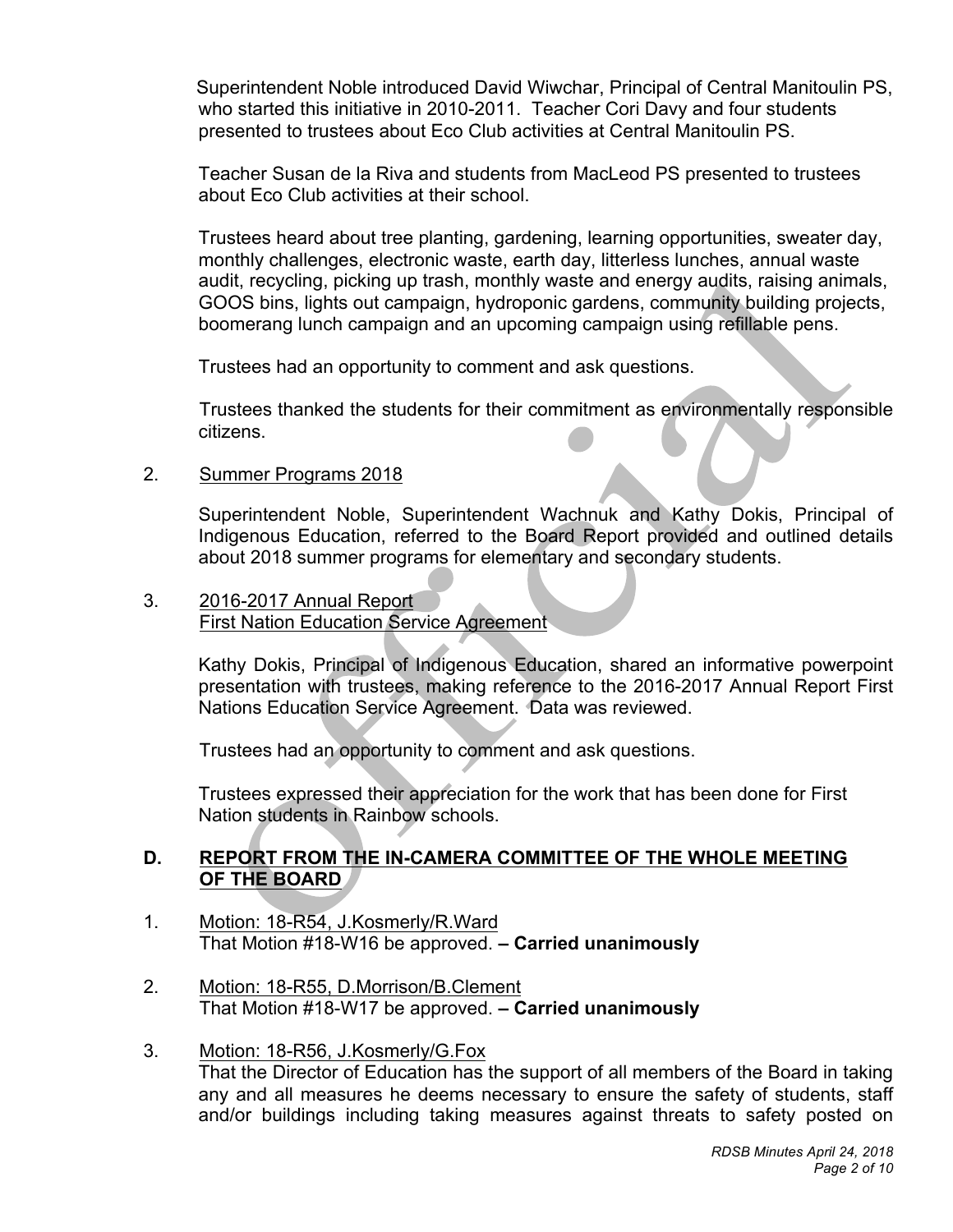Trustee Kosmerly requested a poll vote.

 *Bob Clement: In-favour Grace Fox: In-favour Larry Killens: Opposed Dena Morrison: In-favour Ruth Ward: In-favour* 

*Doreen Dewar: In-favour Judy Hunda: Absent Judy Kosmerly: In-favour Gord Santala: In-favour* 

# - **Carried**

ľ

#### **E. OLD BUSINESS**

## 1. **Previous Minutes**

 - **Carried**  Motion: 18-R57, D.Morrison/J.Kosmerly That the minutes of the Regular Board Meeting held on March 20, 2018 be

# approved. - **Carried**<br>2. <u>Tenders/Requests for Proposals</u>

- Motion: 18-R58, D.Morrison/R.Ward tender #2018-02 to Semple-Gooder Northern Limited for \$425,000.00. - **Carried**  That the Board award the contract for Lo-Ellen Park Secondary School, re-roofing a)
- Motion: 18-R59, B.Clement/J.Kosmerly distribution upgrades - tender #2018-11 to Raw Electric 191649 Ontario Ltd. for \$655,620.00. - **Carried**  That the Board award the contract for Manitoulin Secondary School, electrical b)
- Motion: 18-R60, D.Morrison/G.Santala upgrades and roof replacement - tender #2018-12 to Douro Roofing and Sheet Metal Contractors Ltd. for \$2,075,700.00. - **Carried**  That the Board award the contract for Confederation Secondary School, ventilation c)
- Motion: 18-R61, G.Santala/B.Clement and interior renovations - tender #2018-10 to J.N. Construction for \$309,000.00. **Carried**  - That the Board award the contract for Adamsdale Public School, HVAC upgrades d)
- Motion: 18-R62, D.Morrison/G.Santala That the Board award the contract for Lo-Ellen Park Secondary School, roof reinforcing - tender #2018-03 to Prosperi Co. Ltd. for \$124,750.00. - **Carried**  e)
- 2. **Capital and Accommodation Plan Update #5**

 Superintenent Bazinet reviewed the document that was distributed to trustees. Updates were provided on child care projects, accommodation update for planning areas, and a multi use facility at Lasalle Secondary School.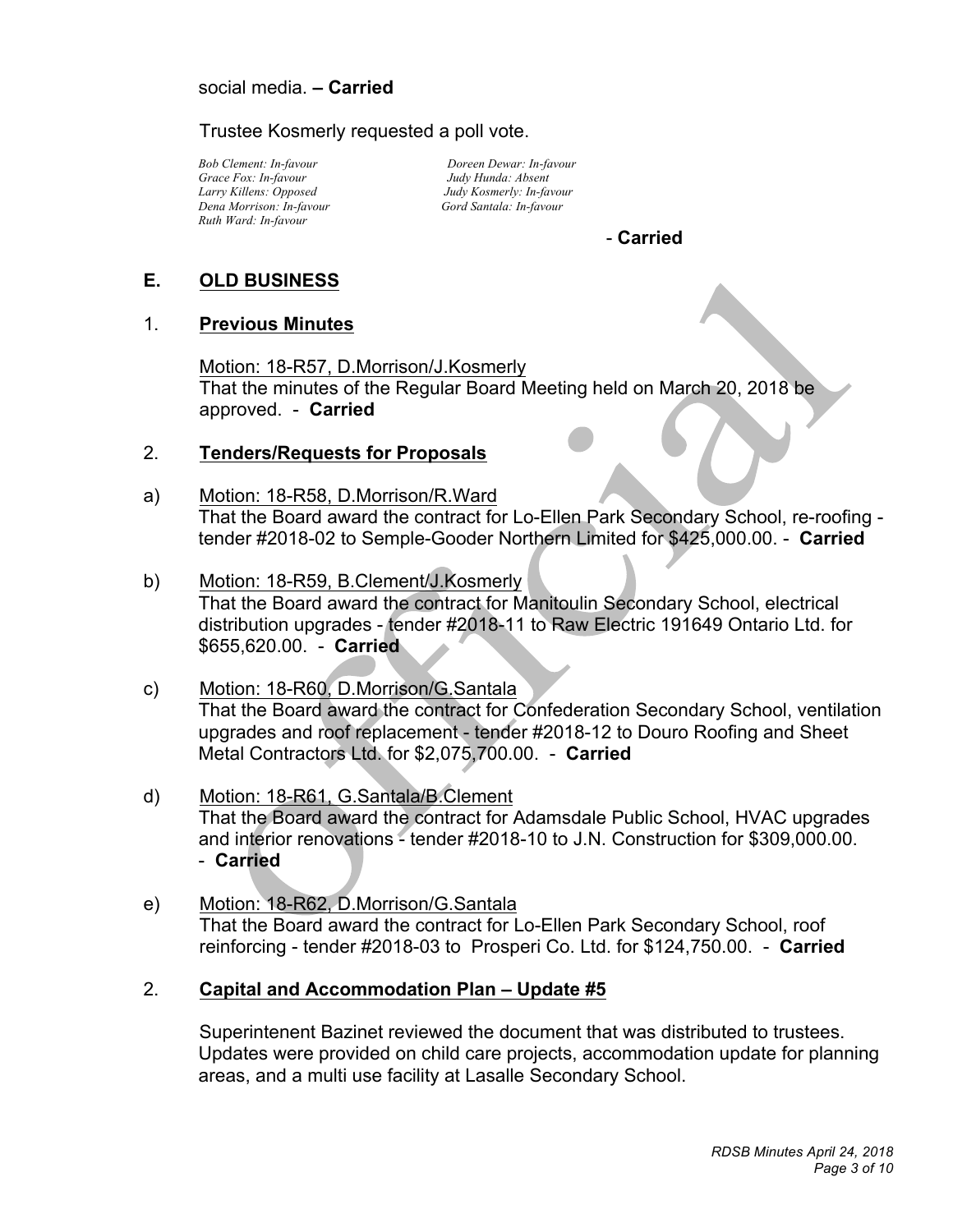# 3. **Reports and Recommendations from Board Committees**

Report from Ad Hoc Committee: Governance Policy Reviews/Updates

- a) That the recommended changes as outlined in *Policy No. GOV-01: Vision, Mission, and Values* as amended be approved. Notice of Motion: 18-R63, J.Kosmerly
- b)  That the recommended changes as outlined in *Policy No. GOV-03: Role of the Board of Trustees* as amended be approved. Notice of Motion: 18-R64, R.Ward
- C) That the recommended changes as outlined in *Policy No. GOV-06: Role of the Director of Education* as amended be approved. Notice of Motion: 18-R65, G.Fox
- $\mathsf{d}$  That the recommended changes as outlined in *Policy No. GOV-09: Delegation of Authority* as amended be approved. Notice of Motion: 18-R66, L.Killens
- e) That the recommended changes as outlined in *Policy No. GOV-10: Policy Development and Review* as amended be approved. Notice of Motion: 18-R67, R.Ward
- f) That the recommended changes as outlined in *Policy No. GOV-11: Learning and*  Working Environment: Equity and Inclusive Education as amended be approved. Notice of Motion: 18-R68, B.Clement
- g) That the recommended changes as outlined in *Policy No. GOV-12: Learning and Working Environment: Safe Schools* as amended be approved. Notice of Motion: 18-R69, G.Fox
- h) That the recommended changes as outlined in *Policy No. GOV-14: Parent/Guardian and Community Relations* as amended be approved. Notice of Motion: 18-R70, J.Kosmerly

#### $F_{\rm{a}}$ **NEW BUSINESS**

- That the short term borrowing bylaw 2018-02 as attached be deemed to have been read three times and be approved. - **Carried**  1. Motion: 18-R71, R.Ward/D.Morrison
- 2. **Requests for Leave of Absence**

# Motion: 18-R72, B.Clement/R.Ward

 That Trustee Hunda and Student Trustee Leach Jarrett be granted a leave of absence from the April 24, 2018 Board meeting. - **Carried**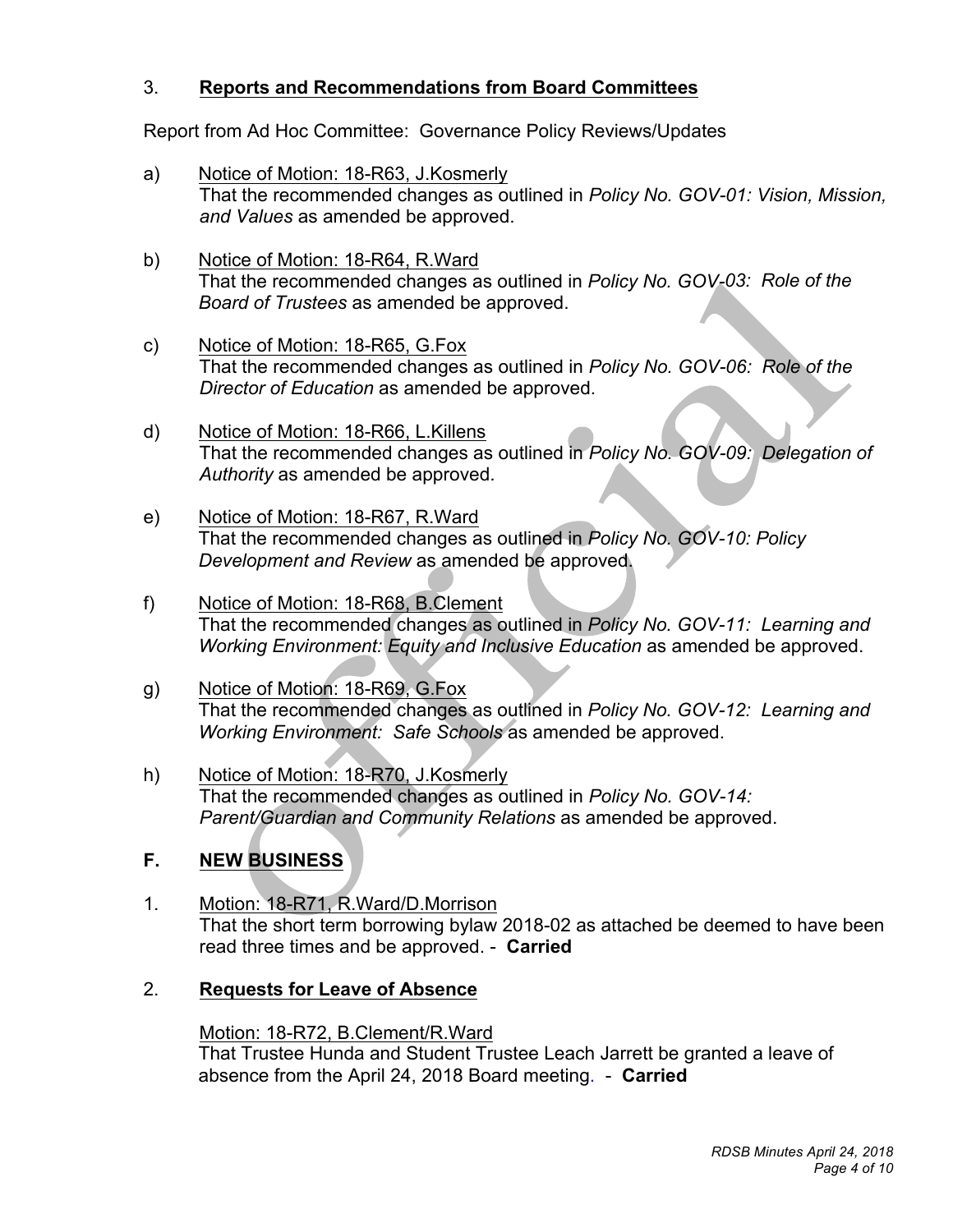# 3. **Director's Remarks**

 Over the past school year we have had several challenging situations involving social media.

 In most circumstances the police have been involved. Sometimes the police have alerted us about threatening social media posts.

 We really appreciate the support of the police departments we are connected to. These include the Greater Sudbury Police Service, The Espanola Police Service and the OPP that serves Manitoulin Island. These partnerships are truly valued. We have a shared commitment to keeping our schools safe and ensuring the public has confidence in our ability to do so.

 You need to know social media threats are treated with the utmost attention. Not only by the police services but also by our staff. Our staff put themselves out there not only to ensure we uphold the law, but to uphold the Education Act, Bill 168 (Ontario's Law on Workplace Violence and Harassment.) and our own Governance Policy #12 (LEARNING AND WORKING ENVIRONMENT: SAFE SCHOOLS).

 Every single day staff's number one priority is to ensure all students and staff are safe. This is enforced by all of us!

 Never has there been so much attention been attributed to behaviours associated with social media posts. Never before have we asked our staff to do so much on something that we have very little control over.

 This is why we have suspensions, expulsions, tribunals etc. We are not lawyers, we are not courtrooms but we are entrusted to carry out our mandates. Failure to support the processes created to operationalize our mandate is extremely counter productive, if not illegal, and flies in the face for ensuring the health and safety, of all that we are given responsibility for, our students. So when someone or some event creates a barrier for providing that safety net we should be alarmed and we should react appropriately.

 When our staff work in environments that are challenged with threats, or with bullying, or when they have to navigate barriers that they have no control over, they need our collective support. If they do not feel that support, the downside is obvious they will second guess them selves and will not engage in difficult conversations, nor engage in difficult investigations.

 This will not happen on my watch. I will do whatever I can to ensure those threats and acts of bullying are checked and principals will have my full support. I expect that all trustees will do the same.

Yes we require your support.

 In the future, if you hear that someone has posted something that is threatening in nature – do not accept that the post was a joke – always take it seriously. Every post is the potential for something – who amongst can decide otherwise.

 Remember our students, our sons and daughters, moms, dads, teachers, our E.A's, secretaries, custodians, DECE's and finally our principals expect that, we as a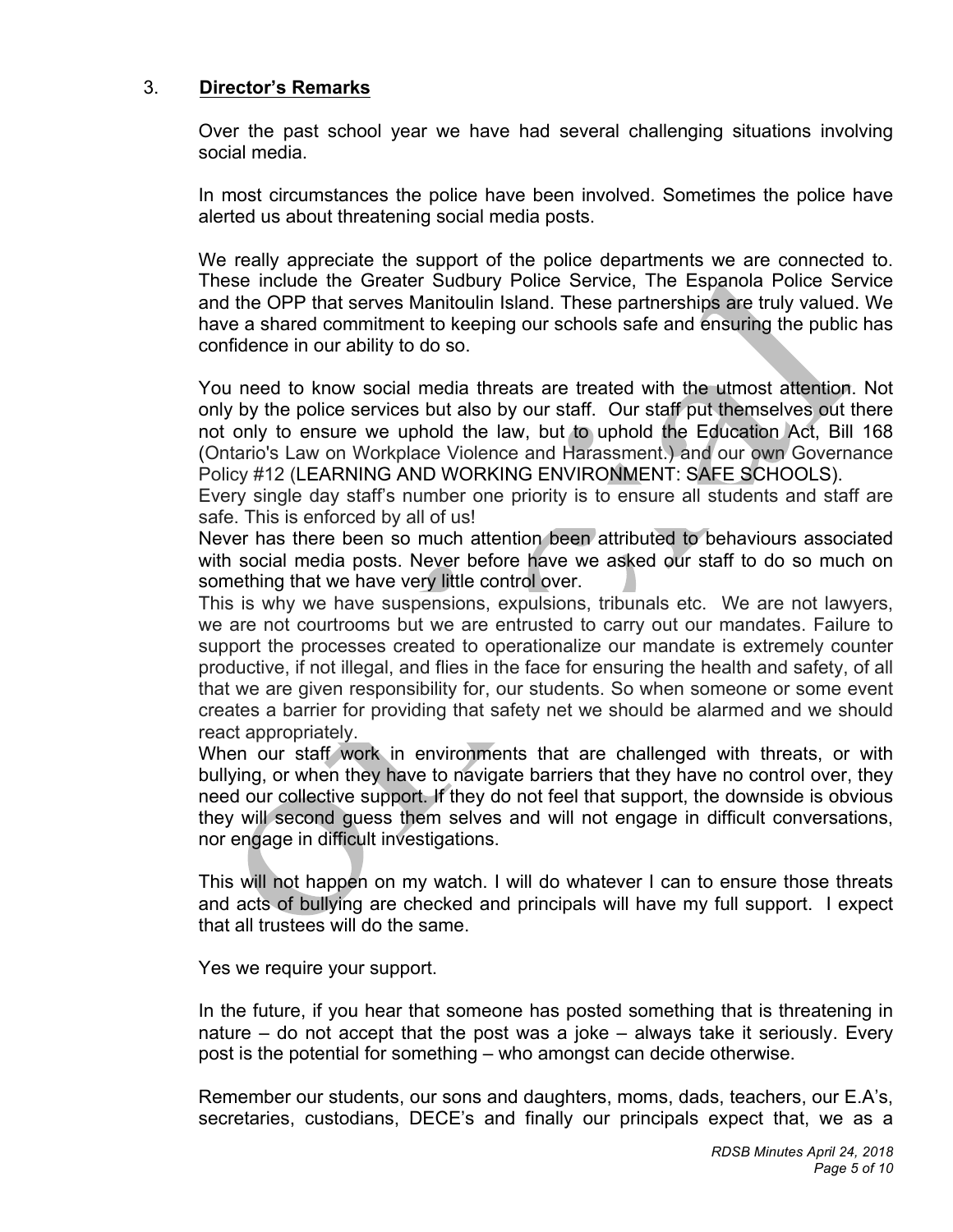board, and as individuals at this table, will ensure and demand that the health and safety of the buildings in which they work and learn is your and my shared priority.

 The next time you see a principal please acknowledge their work as it is through their courage and their collective wisdom that ensures they are working diligently, on behalf of every student, and on behalf of the board to make their environment free from social media threats and bullying.

I thank you for your collective support going forward.

 Once again I had the privilege to attend the Sudbury Regional Science Fair. RDSB won 40 out of a possible 62 awards. Winning schools include: Copper Cliff PS, Lo- Ellen Park, MacLeod PS, Valley View PS, Northeastern Elementary School, Lasalle SS, Lockerby CS, Churchill PS and Markstay PS. Congratulations to all students, staff and parents for the countless hours they put into this event. Not only do students gain tremendous experience in science, they connect with like minds and gain so many insights to the world of competition and for some this journey will continue at the Nationals.

 After a postponed Kiwanis, as a result of poor weather, we were able to attend the Cambrian College hosted event on Monday, April 23, 2018. Rainbow DSB students and schools were well represented. Here is a small sample of RDSB participants and winners in their categories:

Lasalle SS – Marc Savard - Guitar R.H. Murray PS – Recorders Dante Mullin-Santone (Sudbury SS) - Vocals Tia Kantoniemi (Lo Ellen Park SS) - Vocals

 Joan Mantle Music Trust (JMMT) was held on April 14, 2018 at the Parkside Centre on the YMCA site. It has become a practice over the past decade that we continue to receive outstanding support from the community, staff, students and volunteers. Most notably include Bela Ravi and Ralph MacIntosh.

 It is that time of year that we receive a number of retirements and leave notices. To date we have received the following: Five principals (two leaves), 11 elementary teachers, nine secondary teachers and four resignations. I suspect this list will grow by the end of the school year. I look forward to thanking all of our retirees at the Board Retirement dinner scheduled for May 30, 2018.

 The ministry has introduced a second wave of Broadband Modernization. The first round included only the Monetville area. The most recent announcement the Board received approx. \$700,000 to enhance connectivity system wide. Work will start immediately.

 The Parent Involvement Committee (PIC) are hosting an event for all community stakeholders on Saturday, April 28, 2018, registration is at 9:30 AM. The focus will be on mental health and well-being featuring Dr. Greg Wells, and his book *Eat. Sleep. Move. Think.* Daycare and lunch will be provided onsite. We hope to see many of you there.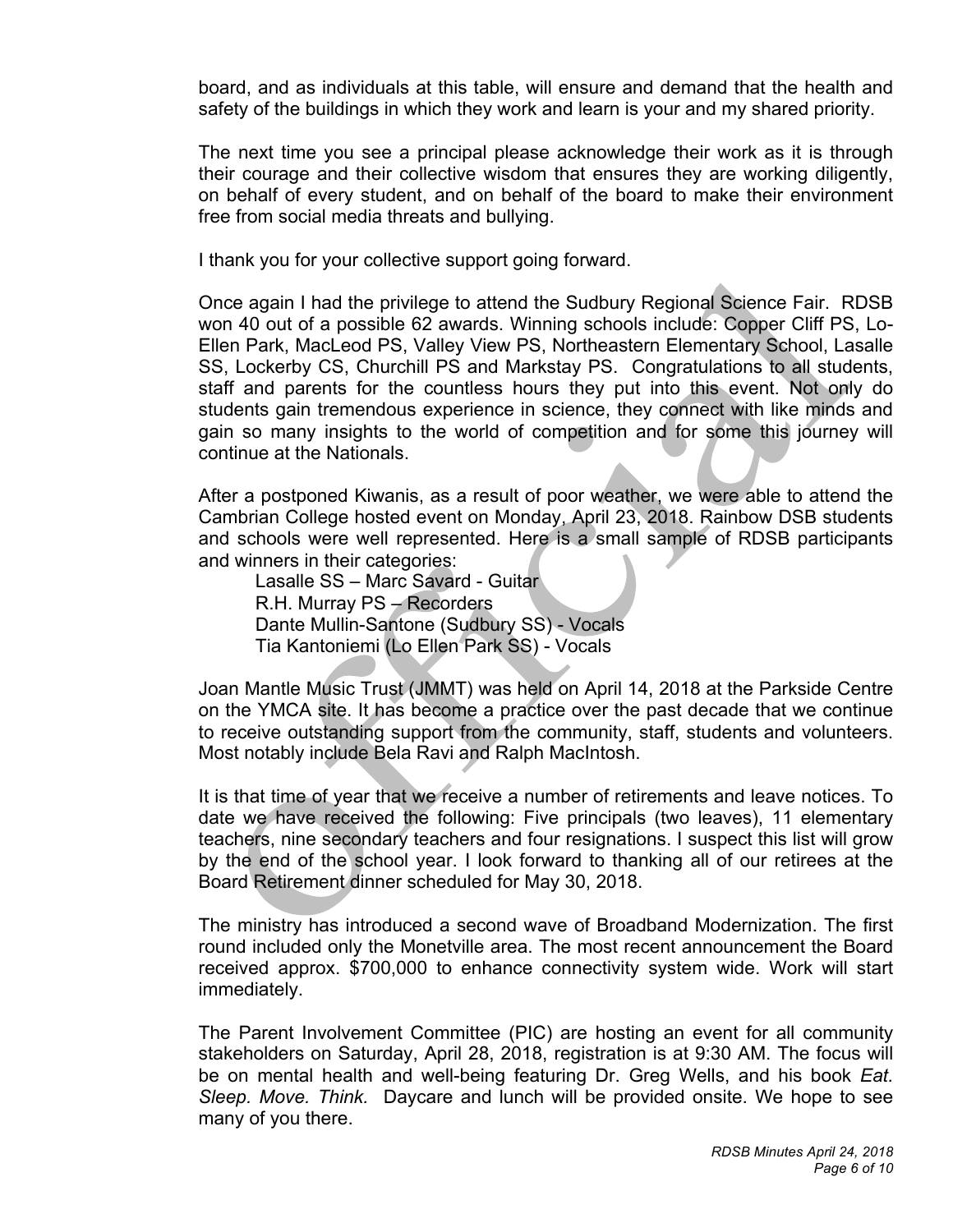#### Itinerary:

- March 22 Exec Council, budget meetings Alumni tour of Centre for Education
- March 26 Exec Council HR meeting Agenda Setting meeting
- March 27/29 Truth & Reconciliation Conference University of Manitoba –Winnipeg
- April 3 **Exec Council** Lockerby "Speak Up" announcement OPSEU meeting
- April 4 **Eligibility Process - site visits**
- April 5 Director's Meeting – Science North Safe Schools – Board office
- April 6 **Community Partnership Meeting** for the Greater City of Sudbury area
- April 8 **Sudbury Regional Science Fair** Laurentian University
- April 9 **Eligibility Process - site visits** Assiginack School Council Meeting
- April 10 **Exec Council** Strategic Planning (Board)
- April 11 **FNMI meeting** Agenda Setting
- April 12/13 CODE, Orangeville
- April 14 Joan Mantle Music Trust Gala Parkside Room, YMCA
- April 16 PD day
- April 17 **Exec Council** Eligibility Process - site visits
- April 18 **Information Services Meeting**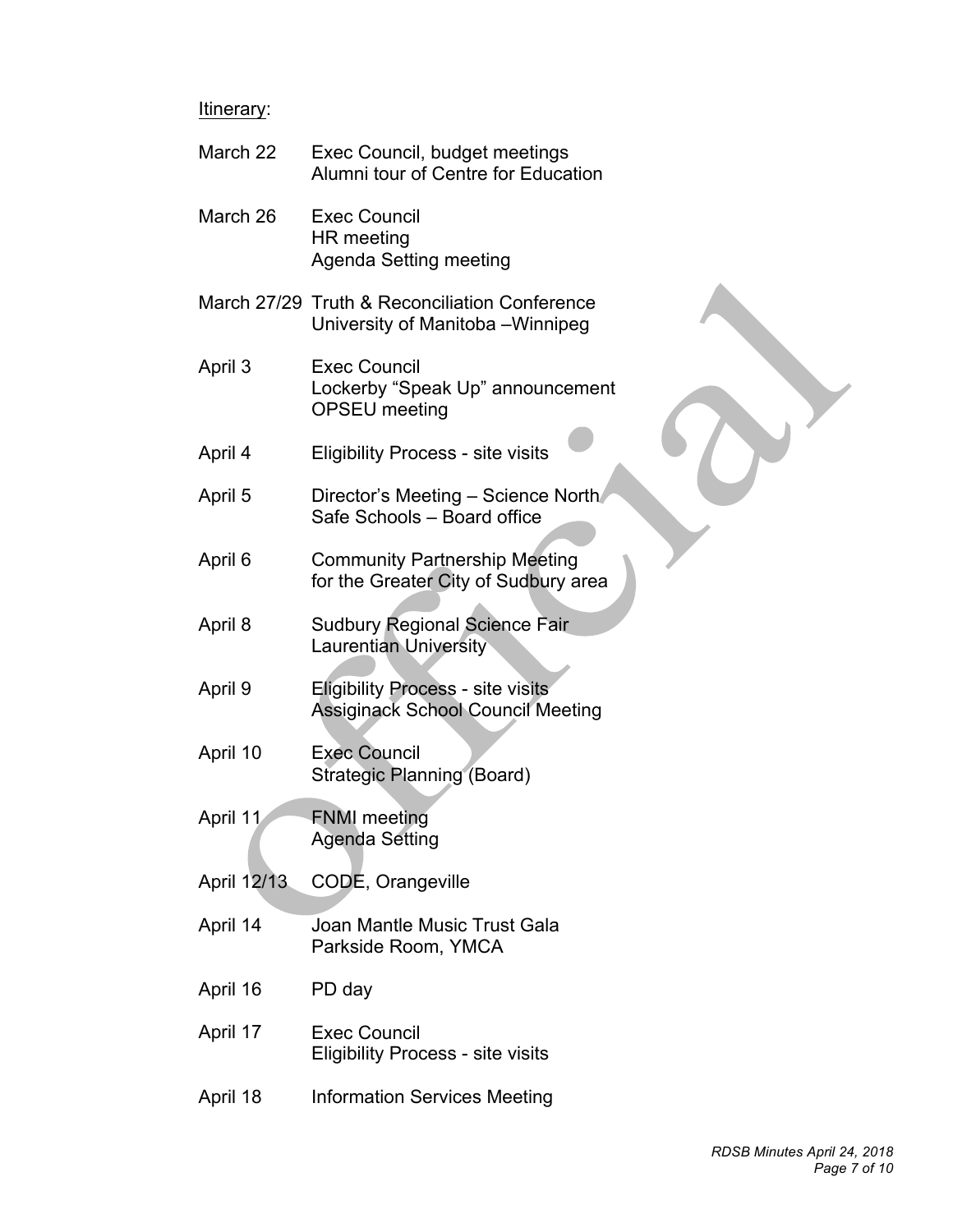- April 19 **Eligibility Process - site visits**
- April 20 Safe Schools Exec Council
- April 23 **Community Consultation Visits** Manitoulin Island, Manitoulin SS Espanola, Espanola HS Kiwanis Music Festival Awards evening, Cambrian College
- April 24 April 24 Exec Council Board Meeting

# 4. **Other Items**

 OPSBA Delegate – Trustee Clement reported that he attended a meeting in Toronto last weekend. representatives from throughout the province. Discussions included declining enrolment, small schools and difficulty securing occasional teachers. He reminded trustees that the minutes of the meeting can be found on the OPSBA website. He met Friday night with northern boards and Saturday with

#### $5.$ 5. **Trustees' Remarks/Questions**

 Trustee Kosmerly provided feedback from the Children's Mental Health Summit that she attended in Toronto on April 12 and 13, 2018, along with Trustee Clement and Trustee Fox. Trustee Kosmerly attended an informative session at this summit on domestic sex trafficking. Her notes are available to anyone who is interested.

## 6. **Chairperson's Remarks**

 Normally I would try to provide a re-cap of some of the many activities and accomplishments of our students and staff over the past month such as the success of the Joan Mantle Music Trust International Dinner that Director Blaseg referred to. However, there is so much happening in the upcoming month that I'm going to jump right in by asking you to: "Circle your calendars".

 On Wednesday, April 25, close to 400 French Immersion and Core French students in Rainbow Schools will take center stage at Sudbury SS to participate in the Franco-Rainbow lip sync competition. The French Immersion competition will take place from 9:30 am to 11:00 am and the Core French competition will take place from 12:15 pm to 2:00 pm.

 Tomorrow, Wednesday, April 25, the School Council from Lively District SS will host information sessions aimed at empowering parents. This free event will take place in the school gym at 6:30 pm and will explore a number of topics – life/school balance, lack of sleep, overscheduling, teens and drugs, informed consent, online safety and for parents /guardians, an introduction to the Google Classroom platform

 And thirdly tomorrow, Wednesday, April 25, at 7:00 pm, Lo-Ellen Park SS will host an interactive workshop about the connection between emotions and learning.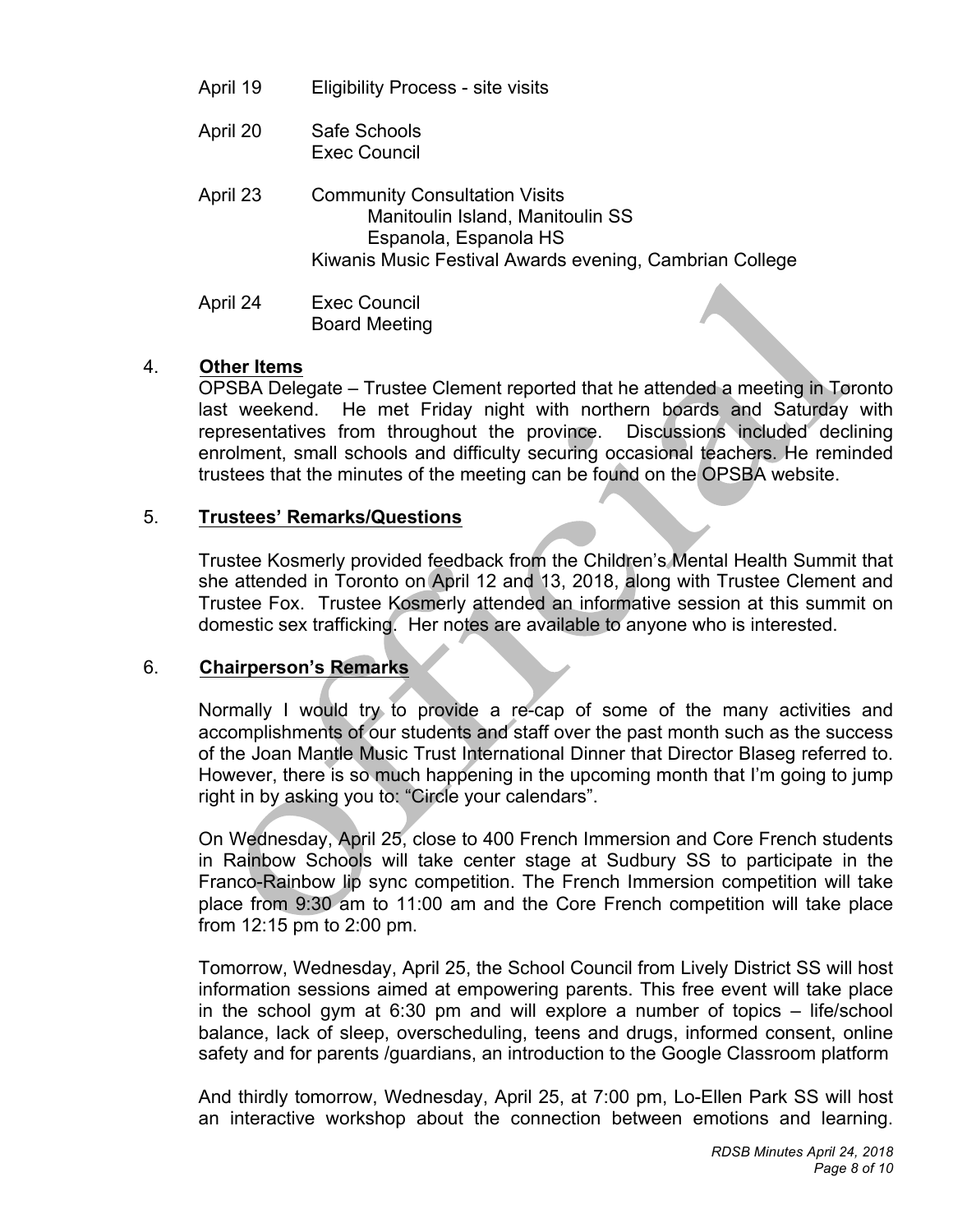Guest speaker, Angie DeMarco of the Learning Disabilities Association of Sudbury, will discuss the connection between a student's ability to self-regulate while learning in a structured educational environment.

 On Friday, April 27 the Lasalle SS Me2We Club will promote girl power to Grade 6 female students during the third annual Girls Empowerment Night. The overnight event will begin at 6 pm at the school and will conclude on Sat, April 28 at 8 am. Students will enjoy presentations from guest speakers and take part in a series of fun activities.

 Lockerby Composite School will welcome exchange students from China with a reception at Lockerby at 6:30 pm on Sunday, April 29. It's part of the Rainbow International program, which offers students the unique opportunity to share cultural and academic collaboration between two diverse cultures.

 The Veselka Dance Group, Nova Scotia Coal Mines, Bell Mansion and Creighton Mines. These are some of the many projects that will be on display at the  $22^{nd}$  Annual Sudbury Regional Heritage Fair on Thursday, May 3 and Friday, May 4, at Laurentian University in Sudbury. The community is invited to view the projects in the Alumni Hall from 7:30 pm to 8:30 pm on May 3. Admission is free.

The week of May 7<sup>th</sup> is Child and Youth Mental Health Week and on Monday, May  $7<sup>th</sup>$ , the Child and Family Centre invites everyone to participate in exploring the positive mental and physical effects of a healthy and active lifestyle. Each school will receive a tree to plant as well as a guide for activities focusing on the tree as a symbol of mental well-being.

 Monday, May 7, is Music Monday. Lasalle SS's music department will host its annual Spring Concert in the school cafeteria from 7 pm to 8:30 pm. More Music Monday events will be posted on rainbowschools.ca

 On Thursday, May 10 Lockerby Composite will host a Hygge Conference for Grade 7 students in Rainbow schools to provide students with an understanding of stress and anxiety. The day will begin with keynote speaker Wali Shah, who uses spoken word poetry and storytelling to address many topics of interest to teens, including mental health. The word hygge (hue-guh) is Norwegian in origin and means well- being. The day is one of the projects being supported with a Ministry of Education Speak Up Student Voice grant.

 Three young scientists from Rainbow Schools will compete at the Canada-Wide Science Fair in Ottawa from May 12 to 19. Their projects impressed the judges at the Sudbury Regional Science Fair, which earned them the honour of showcasing their findings among the best young scientists in the country.

 Congratulations to Nethra Wickramasinghe of Lockerby Composite School, Brendon Matusch of Lo-Ellen Park SS and also to Kerry Yang, a Grade 8 student at Lo-Ellen Park SS.

 Starting school for the first time can be scary - and not just for children. So all Rainbow Schools will offer Kindergarten orientation sessions in May 2018 for